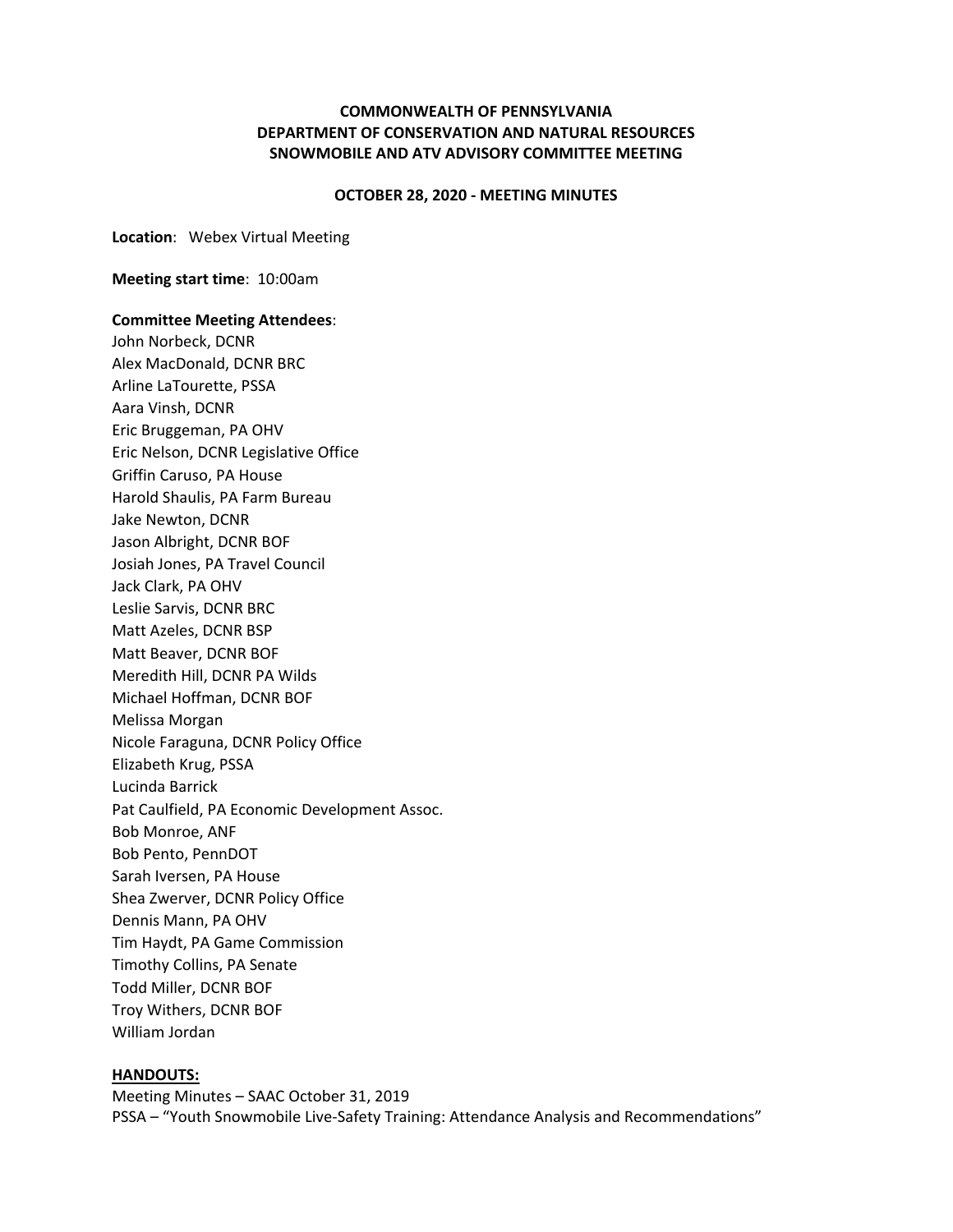# **1) Review Meeting Minutes –**

- Liz Krug questioned training fees in last minutes. Michael Hoffman would need to look further into legislation and Troy Withers indicated further research would be required.
- Instructor training dates in 2020, were instructor training scheduled? Mike Hoffman indicated COVID has delayed the trainings. Training dates to be announced.
- Liz Krug questioned if dirt bikes converted to a snowmobile use could legally ride on PA Forest Trails? Michael Hoffman indicated only snowmobiles can legally ride on State Forest snowmobile trails.
- Jake Newton corrected attendees list.
- Corrected minutes were accepted.
- 2) HB1706 sponsored by Gabler. Eric Nelson indicated DCNR is working with Representatives on a Tioga State Forest Pilot program with the House and Senate back in November 10, 2019. Jack Clark indicated HB1706 had language that local government could take jurisdiction over State Forest Roads. Eric Nelson indicated dirt bikes have a more negative impact on their trails, but no factual evidence was provided.
- 3) Todd Miller noted DCNR gets \$0.00 back from the online training.
- 4) Todd Miller reported one ATV Youth safety training in 2019 resulted in 8 new instructors, and was held at Bald Eagle District Office. The DCNR database confirmed 66 active Youth ATV Safety Instructors and 83 active Youth Snowmobile Safety instructors exist.
- 5) Todd Miller verified 390 students were trained in 2019 and 321 students were trained in 2020 for ATV safety. A total of 42 students were trained in 2019 and 0 in 2020 for snowmobile safety.
- 6) Todd Miller reported accidents in 2019 for ATVs totaled: 106 reported accidents, with 69 known injuries and 26 fatalities. ATV accidents in the 2020 calendar year totaled: 129 reported with 86 injuries and 28 fatalities. Snowmobile accidents in the calendar year 2019 reported 5 accidents with 4 known injuries and 0 fatalities. In 2020, 3 snowmobile accidents were reported with 2 known injuries and 0 fatalities.
- 7) Liz Krug commented that it is her opinion students 10‐15 years in age are having someone else take the course on‐line and the youth are not receiving adequate safety training.
- 8) Motorized improvements, Michael Hoffman highlighted the following:
	- a. ATVs Legislation and new ATV policy, proposes to lift moratorium on the construction of new ATV trails on State Forest Land since originally enacted in 2003.
	- b. Eric Nelson indicated there was a draft Amendment to allow motorized use of State Forest Roads in Tioga State Forest for ATVs.
- 9) Arline LaTourette indicated she is going to lose her certification because of not having students.
- 10) Jack asked Todd Miller to extend the certifications. Todd indicated not much of a problem, but Troy Withers will be taking the lead on this. **Action Item: Troy Withers to extend trainer's safety certifications.**
- 11) Liz Krug asked what is legally allowed on snowmobile trails during the winter time. Michael Hoffman indicated no ATVs are allowed on snowmobile trails and there are no proposals to do so.
- 12) Michael Hoffman indicated de‐conflicted use will be goal of DCNR between the ATVs and Snowmobiles.
- 13) Todd Miller defined the legal definition of a snowmobile as: A legal snowmobile requires two skis on the front and continuous tread in back, so most likely dirt bikes wouldn't be recognized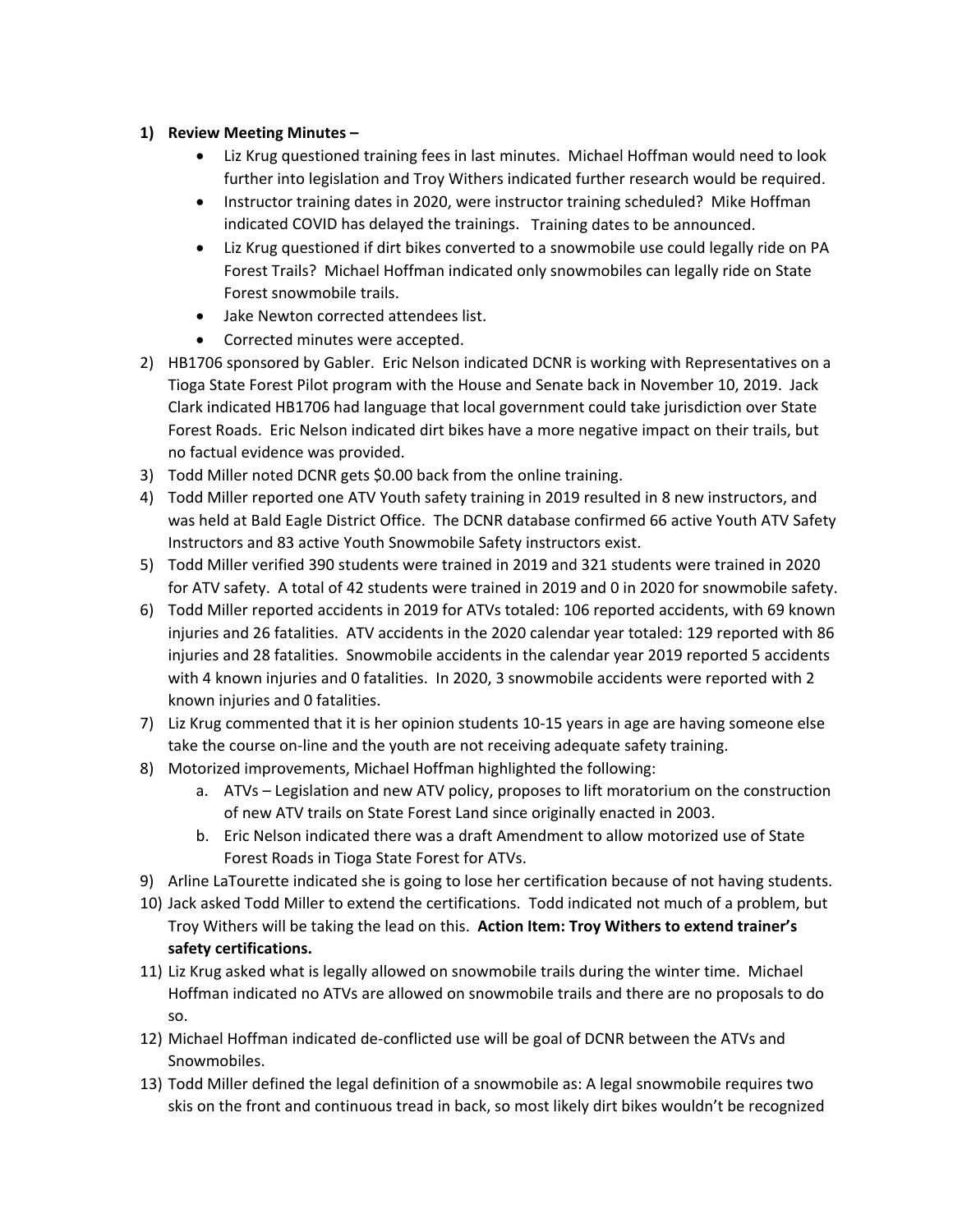as a snowmobile. **Action Item: Todd Miller to check with the DCNR registration section regarding if dirt bikes could legally be converted to snowmobiles and used on State Forest Trails.**

- 14) Lucinda Barrett You can do a conversion kit, it would have a single ski, ATVs and UTVs would have four tracks. Would consider a dual registration. The CMATVA club proposed a large trail system with snowmobile trails proposed as ATV use.
- 15) Michael Hoffman noted a concern over ATV use won't retain integrity for winter snowmobile use. Jack Clark indicated the ATV community is not trying to disrupt snowmobile trails and the ATV clubs would certainly be responsible for grading trails at the end of the riding season, prior to winter use.
- 16) Josiah Jones referenced the fiscal code that referenced the Bloody Skillet and Whiskey Springs ATV trail connections. (1) First stating, in consultation with the department of transportation, develop, open and maintain an ATV trail connecting the Whiskey Springs ATV trail to the Bloody Skillet ATV trail by utilizing existing state roads and state forest roads by April 1, 2020. § (2) second, in consultation with the Department of Transportation, implement the full northcentral Pennsylvania ATV initiative and create a network of ATV trails connecting Clinton county to the New York state border by utilizing existing state roads and state forest roads by April 1, 2024.

Josiah Jones indicated neither of these have happened and technically, the state has broken their own law. Last year, DCNR announced they planned a trail connecting the Whiskey Springs and Bloody Skillet ATV trails was so costly, it could not happen in the timeframe spelled out in the fiscal code. Now that COVID has happened, the connector project is seeing less attention.

- 17) Michael Hoffman indicated that trail connection was not feasible. John Norbeck indicated DCNR is working diligently, but DCNR is not the only key to making connections as PennDOT, PA State Police, local municipalities, and private landowners are all factors. In short, the Fiscal code is not currently feasible. Norbeck indicated DCNR is looking at northern connector out of Renovo. DCNR is working with private land owners and a Clinton County Commissioner is helping to make the connection. DCNR is not going to conserve anymore land. Norbeck asked if an acquisition or easement could be done. Clinton County received a DCNR grant for an engineering study north of Renovo, but the selected contractor has not found a feasible, legal route as of this meeting. Norbeck indicated the south side connection to Bloody Skillet is very difficult. A number of constraints were identified in the feasibility study. DCNR doesn't hold all the cards.
- 18) Alex MacDonald confirmed the Central Mountain ATV Association (CMATVA) was awarded a \$78,000 planning design and engineering grant.
- 19) Jason Albright verified cooperation with CMATVA with County has tremendous leadership and will be a model to follow. Albright compared CMATVA to New Hampshire where direct and energetic participation by ATV clubs helps support the expansion of ATV trail connections.
- 20) Troy Withers provided a background since he was recently hired by DCNR to work with Todd Miller and Michael Hoffman. Troy Withers grew up in Treverton, PA. Withers mentioned 2020 Safety Training with COVID needs to proceed with caution. Considering pushing back instructor course for this year.
- 21) Security State Forest Rangers are limited. Clubs can promote ethics, Larson study, biggest issue is perception of illegal use. ATV community recognizes need for enforcement and can contact officers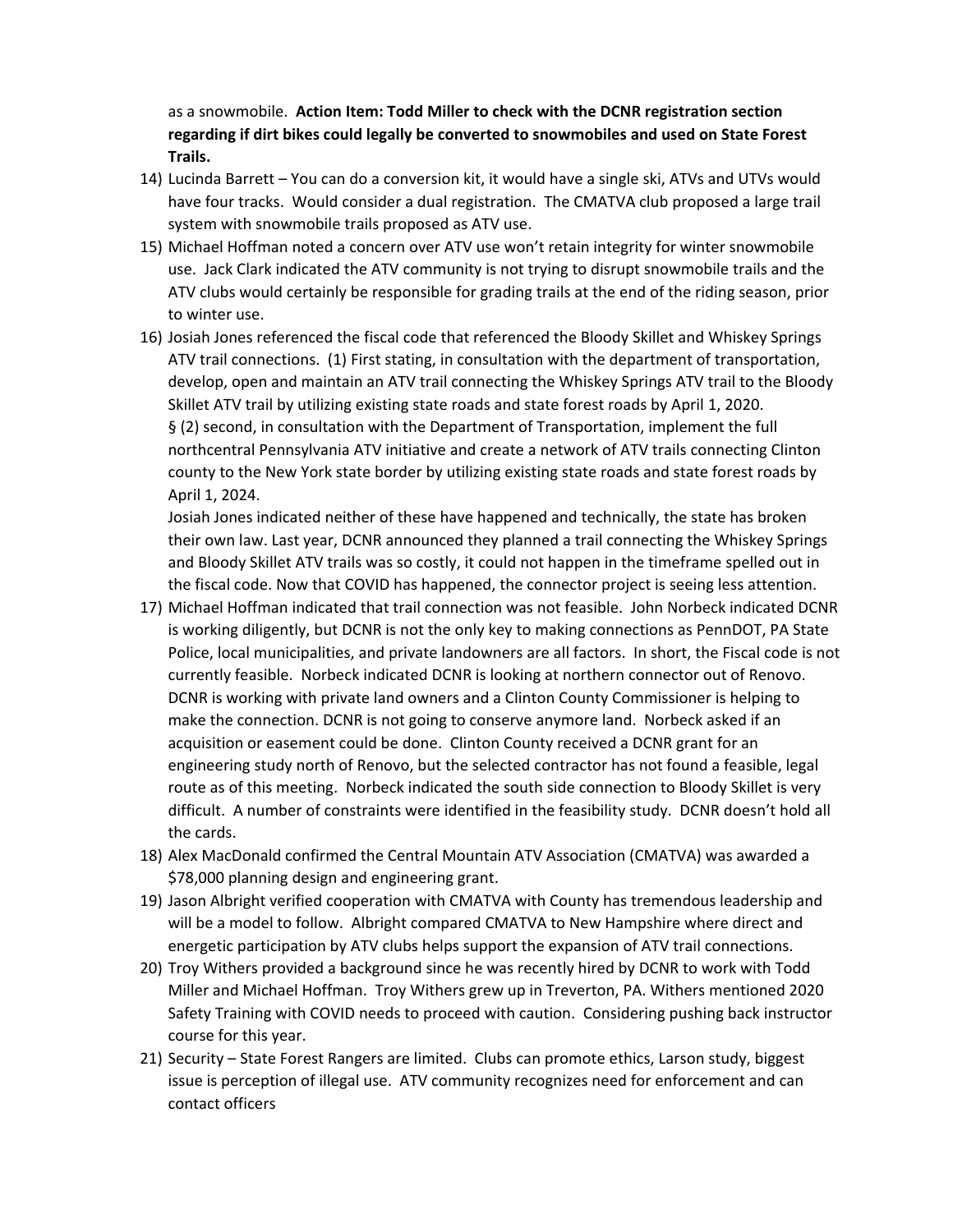- 22) Norbeck summary: Department DCNR response to COVID, front line folks have seen 45 million visitors, which is above average. Outdoor industry up 18% in sales. Some DCNR staff has fighting wildfires in 2020. Instituting COVID related protocols is on‐going statewide. State revenues are down, resulting in a 4–5 million dollar deficit.
- **23)** Eric Nelson noted there is draft legislation that is looking at a pilot project using DCNR roads/trails to make connections in communities. Rep Owlett is contemplating pilot program within DCNR, draft legislation and looking at doing a sustainable program, but need more comprehensive planning across the region. WV and VA have outdoor comprehensive plans and DCNR needs a good plan. DCNR is looking to purchase more land for OHVs. **Action Item: DCNR to develop comprehensive plan for ATV use. http://www.repowlett.com/**
- 24) Norbeck provided a status update for the PA Outdoor Corps (old Civilian Conservation Corps) 15 – 18 years old, adult 18‐25 doing trail work. Starting a trail building and trail repairs group in 2021 to focus on ATV trails.
- 25) Nicole Faraguna noted the ATV policy comment period is open until October 23, 2020.
- 26) Nicole Faraguna summarized a policy change where DCNR proposed to rescind the ATV trail moratorium since last enacted in 2003. This policy change would allow for development of new ATV trails and connectors. DCNR is looking at options on both public and private land. Need to designate public roads as ATV use where appropriate. DCNR is review options on private landowners to have an easements in place to make connections.
- **27)** After the 60‐day comment due March 27, 2020 from social media, DCNR received 857 comments. 75% were supportive and 25% opposed to extending the moratorium. Concerns were related to environmental impacts associated with noise and illegal riding. Lots of comments from northcentral and southwestern Pennsylvania. Response document to be released in next couple of weeks. **Action Item: DCNR to provide response document to SAAC.**
- 28) RULWA Email received from individual consultant, some concern on liability and need to understand the protection of RULWA. Planning to organize some training and webinars for landowners looking to open for their use. Jack Clark indicated there is a need to strengthen the hold harmless provision. Nicole Faraguna questioned if DCNR has offered suggestive language.
- 29) User group concerns: PSSA Lucinda Barrett provide an attachment on "Youth Snowmobile Live‐ Safety Training: Attendance Analysis and Recommendations". The attachment examines the reasons why participation in snowmobile safety training has decreased. The handout also discussed why the online training is not effective.
- 30) Denny Mann National ATV Training (ASI) developed an on‐line version of the training which can be taken entirely online. Once complete the online training generates a certificate and then students bring certification to instructor for hand‐on training. On average, Denny does one class a month. Denny feels the online class benefits all riders and feels 2:1 preference vs. 4 hour long course. Lucinda asks how to prove they have taken? Instructor can tell if they took the course or not. Students have records of persons taking the class and the score. Denny contradicted Lucinda and Liz Krug's opinions in that parents are not taking the online test for the kids.
- 31) Harold Shaulis indicated the RULWA hold harmless clause is imperative for strengthening that bill.
- 32) Other user groups concerns none
- 33) Public concerns ‐ none